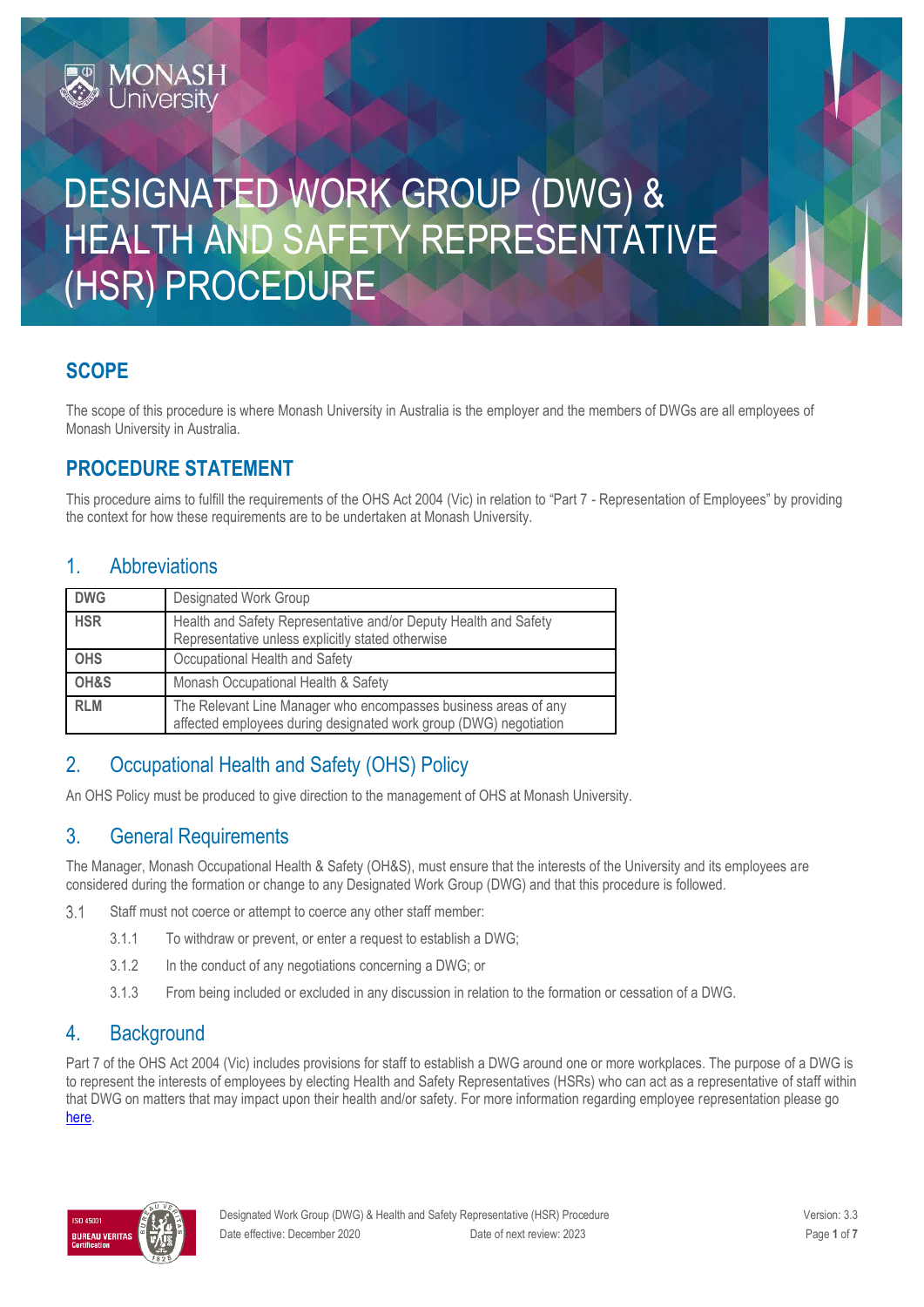### 5. Create or change to a DWG

#### $5.1$ **Request for changes**

Any staff member may, at any time, request to negotiate to create or change a DWG by completing a [Formation, Amendment or Closure of](https://forms.apps.monash.edu/frevvo/web/tn/monash.edu/u/614aac3c-8ab8-4309-9283-375663fa97d8/app/_kJUyMRqbEeiMWO8cc5Na1A/flowtype/_lA_5wRT4EeiATZqtU10ceQ?_method=post&embed=true)  [DWG form.](https://forms.apps.monash.edu/frevvo/web/tn/monash.edu/u/614aac3c-8ab8-4309-9283-375663fa97d8/app/_kJUyMRqbEeiMWO8cc5Na1A/flowtype/_lA_5wRT4EeiATZqtU10ceQ?_method=post&embed=true) This may include the:

- 5.1.1 Formation of a new DWG due to a:
	- Staff desire for the appointment of an HSR to represent their OHS-related interests; or
	- Split to an existing DWG is warranted, because the number of staff per DWG exceeds the capacity of the HSRs to provide adequate representation.

#### 5.1.2 Amendment to a DWG due to:

− Changes in the workplace, which have resulted in the need to adjust any DWG to better represent staff.

#### $5.2$ **Negotiation on a change to a DWG**

- 5.2.1 Negotiations must be undertaken between any affected staff and the Relevant Line Manager (RLM), following receipt of a [Formation, Amendment or Closure of DWG form.](https://forms.apps.monash.edu/frevvo/web/tn/monash.edu/u/614aac3c-8ab8-4309-9283-375663fa97d8/app/_kJUyMRqbEeiMWO8cc5Na1A/flowtype/_lA_5wRT4EeiATZqtU10ceQ?_method=post&embed=true) The Manager, OH&S, must notify the RLM and confirm that they are willing to facilitate negotiations. The RLM must ensure negotiations are commenced within 14 days following receipt of the Formation, Amendment or Closure of DWG form. If potentially affected staff are identified during negotiations, the Manager, OH&S, must be notified by the RLM.
- 5.2.2 Affected staff and their RLMs must consider and agree on:
	- − How best to group employees at one or more workplaces so that the employees' OHS interests are represented and secured.
	- How best to group employees at one or more workplaces so that the HSR will be accessible to each member of the group.
	- The number of HSRs:
	- The term of office of any HSRs (maximum 3 years); and
	- − Whether HSRs may represent independent contractors (e.g. external paid staff) of the DWG.
- 5.2.3 Agreement upon the types of communication (e.g. staff meeting, specific meeting, email, teleconference call) between staff and the RLM must be established prior to undertaking formal negotiations on the formation of, or amendment to, a DWG.
- 5.2.4 During these negotiations, any group of the affected staff may choose to select a person, who does not need to be an elected HSR, to represent their interests. The RLM must reasonably ensure that any staff affected by a change to a DWG are present or otherwise represented during negotiations.
- 5.2.5 Negotiations must be completed within a reasonable timeframe.

#### 5.3 **Membership of a DWG**

- 5.3.1 The RLM must reasonably ensure that all staff potentially impacted by the formation or amendment of a DWG are given the opportunity to be represented during negotiations. The following factors must be taken into account:
	- − The number of employees at the workplace(s);
	- − The nature of each type of work;
	- − The number and grouping of employees who perform similar types of work, such as doing the same tasks or working under the same or similar working arrangements (e.g. having the same shift arrangements; the same breaks; being part-time, casual or seasonal; working under the same contract or certified agreement; or having the same job grade);
	- The areas at the workplace(s) where each type of work is performed;
	- − The nature of any hazards;
	- − Overtime or shift work arrangements; and
	- Whether other languages are spoken by the employees.
- 5.3.2 For Monash University this typically translates to:
	- − Business (organisational) units, i.e. academic/administrative units;
	- − Locations, e.g. 30 Research Way (Building 40).



**It may be beneficial to include a Monash University [OHS](https://www.monash.edu/ohs/AboutUs) [Consultant or](https://www.monash.edu/ohs/AboutUs) [Advisor](https://www.monash.edu/ohs/AboutUs) or Employee Representative to assist in negotiations.**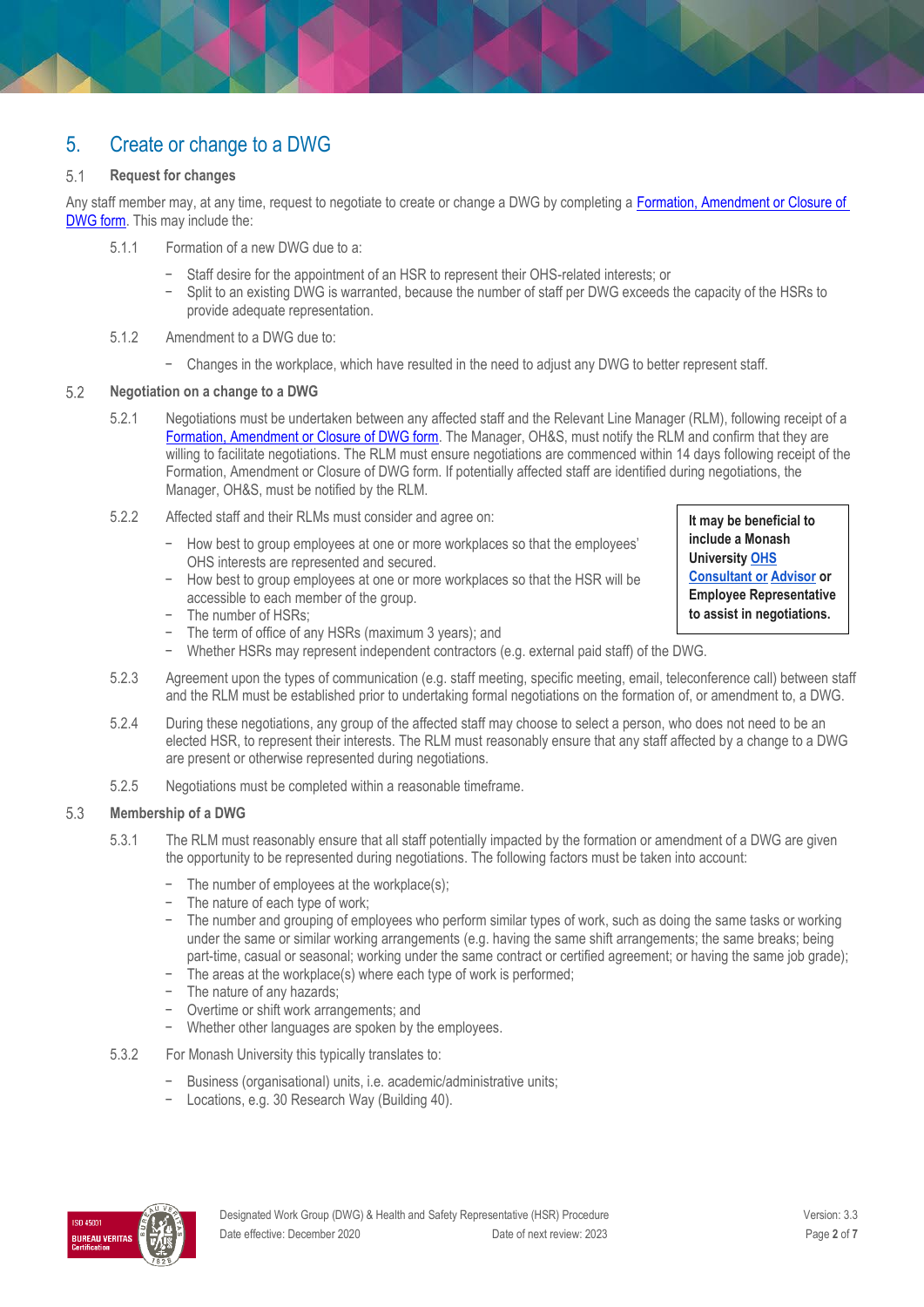#### 5.4 **Other considerations**

During negotiation on the formation or amendment to a DWG, agreement must also be reached upon:

- 5.4.1 The number of HSRs and deputies that may be elected per DWG;
- 5.4.2 The term of the office of each elected Health and Safety Representative (HSR) or Deputy (maximum of 3 years);
- 5.4.3 Whether any HSRs are authorised to represent independent contractors (and that contractor's employees), who have been engaged by the University and undertake work within the DWG.

If agreement is not reached, the Regulator may be asked for an inspector to determine the issues that are unresolved.

- 5.5 **Confirmation**
	- 5.5.1 Once the formation of, or amendment to, any DWG has been agreed upon, a "Request for changes to a DWG form" must be approved by the RLM. This form is received by the Manager, OH&S, who must ensure that the requirements of this procedure have been met.
	- 5.5.2 Monash University requires that any staff member may only belong to one DWG at any one time. Once a DWG has been confirmed, the Manager, OH&S, shall contact any staff member who may have been included in more than one DWG, to specify their preference.

#### 6. Communicating with a DWG

- $6.1$ Any staff member can request information on, or send a message relating to health and safety to their DWG by contacting their elected HSR in the first instance. In the absence of an HSR, advice can be sought from the Manager, OH&S.
- 6.2 A DWG will be considered inactive if:
	- All organisational units within the DWG become inactive and the relevant employees are no longer present; or
	- Members agree that the DWG can be considered inactive (e.g. HSR roles are vacant and an HSR has not been elected for a period of greater than six months. In this case, the members of DWG will be contacted regarding their preference). Inactive DWGs will not be listed on the University's register of active DWGs, however, members of an inactive DWG may request that their DWG is active by completing the [Formation, Amendment or Closure of DWG form.](https://forms.apps.monash.edu/frevvo/web/tn/monash.edu/u/614aac3c-8ab8-4309-9283-375663fa97d8/app/_kJUyMRqbEeiMWO8cc5Na1A/flowtype/_lA_5wRT4EeiATZqtU10ceQ?_method=post&embed=true)

#### 7. Electing HSRs and Deputy HSRs

#### $7.1$ **HSR Vacancy**

- 7.1.1 If a DWG has a vacancy for either HSRs and/or deputy HSRs, any member of the DWG may at any time request a call for nominations for the role of HSR and/or deputy HSR by completing the [HSR Vacancy form.](https://forms.apps.monash.edu/frevvo/web/tn/monash.edu/u/614aac3c-8ab8-4309-9283-375663fa97d8/app/_kJUyMRqbEeiMWO8cc5Na1A/flowtype/_PkPisRa4EeiMWO8cc5Na1A?_method=post&embed=true)
- 7.1.2 The Manager, OH&S, shall notify all members of the DWG of this request
	- the number of HSR and Deputy HSR positions existing in the DWG and the corresponding number of vacancies that exist at that time.
- 7.1.3 The DWG has the right to select the process for receiving nominations including the duration of the nomination period.
- 7.1.4 Any DWG member may be nominated to be either an HSR or deputy HSR.
- 7.1.5 All elected and former HSRs and deputy HSRs are eligible for nomination.
- 7.1.6 Nominations must have a seconder.
- 7.1.7 Nominees may choose to decline a nomination, and
- 7.1.8 The Manager, OH&S must be advised in advance by the DWG, of the selected process for receiving nominations. The Manager, OH&S may request evidence that the selected process has been followed. Requested evidence will depend on the nature of the process selected for example:
	- − A show of hands might involve providing minutes of the meeting; or
	- − A paper-based or online form nomination process might involve providing evidence of the timeline and summary of responses.
- 7.1.9 Members of the DWG must be notified of the nomination process in advance.



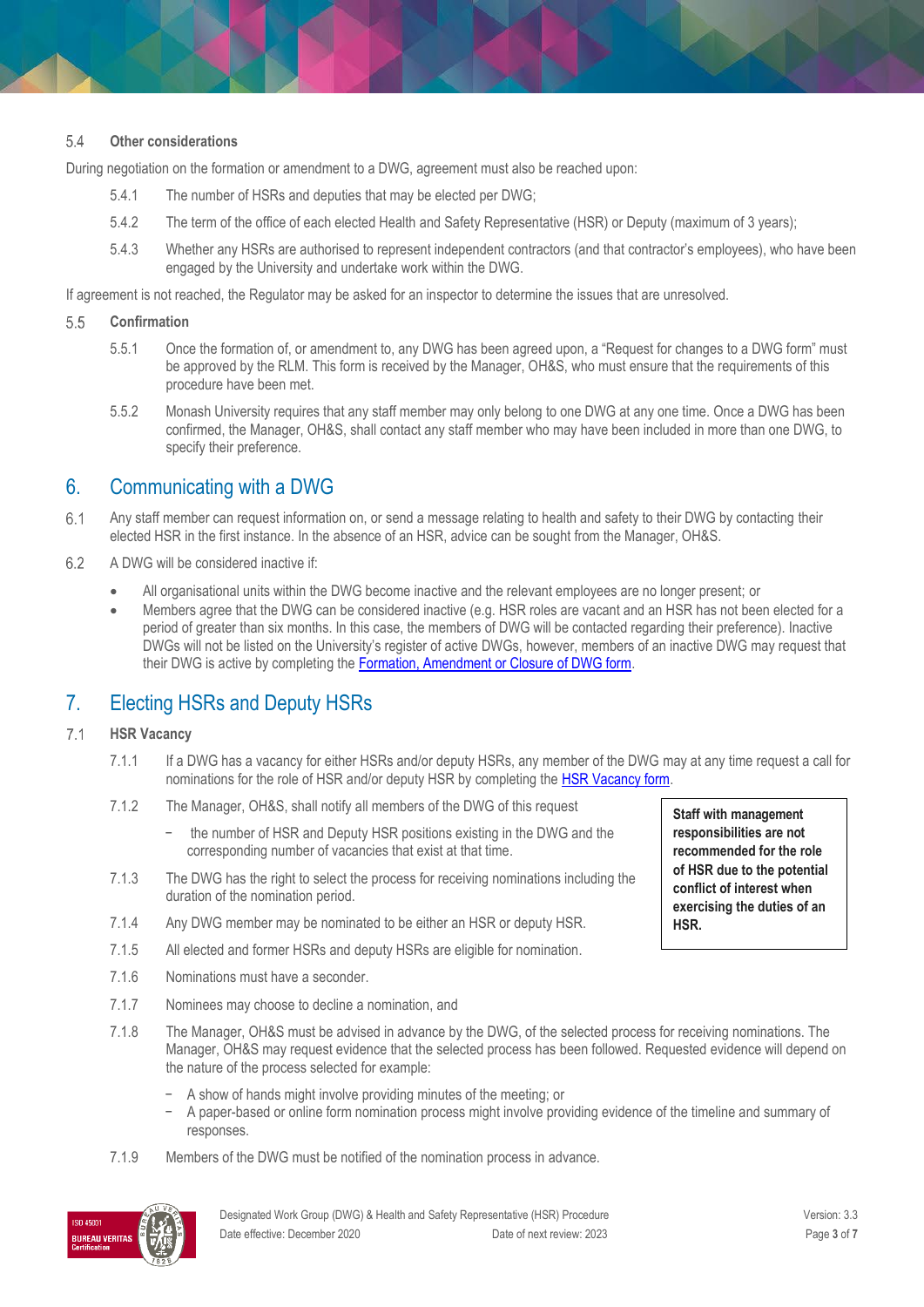#### $7.2$ **HSR Election**

- 7.2.1 If there are only as many nominations as there are vacancies, those nominees are automatically deemed to be elected HSRs or elected deputy HSRs.
- 7.2.2 Where more nominations are received than there are vacancies, the Manager, OH&S, shall communicate with members of the DWG and confirm whether to:
	- − increase the number of HSRs and/or deputy HSRs; or
	- − hold an election.
- 7.2.3 In the event that an election is required, the DWG has the right to select the election process.
- 7.2.4 The DWG may request assistance to conduct the election from Monash OH&S, the National Tertiary Education Union (NTEU) or WorkSafe; and
- 7.2.5 The Manager, OH&S must be advised in advance of the selected election process. The Manager, OH&S may request evidence that the selected process has been followed.
- 7.2.6 Members of the DWG must be notified of the election process in advance.

#### 8. Notice of Change

The Manager, OH&S, must advise all affected staff whenever a:

- DWG is formed, amended, closed; or
- HSR or deputy HSR position is filled or vacated.

#### 9. Powers of HSRs and Obligations of Employers

The powers of HSRs and the obligations of the employer to HSRs are defined by the Occupational Health and Safety Act 2004 (Vic), sections 58-71. Further information is available in the [Employee representation: A comprehensive guide to part 7 of the OHS Act 2004.](https://www.worksafe.vic.gov.au/resources/employee-representation-comprehensive-guide-part-7-ohs-act-2004)

### 10. Tenure of HSRs and Deputy HSRs

- $10.1$ All elected HSRs and deputy HSRs have a maximum tenure of 3 years, or less as agreed by their DWG, but may choose to resign prior to this date. OH&S will notify a DWG three months prior to the HSR's completion of their term of office. The HSR ceases to be the elected HSR at the date of the completion of their term of office.
- $10.2$ Elected HSRs and deputy HSRs are expected to complete the Regulator's recognised HSR training course. A complete list of service providers for this training is available on the [Regulator's website](https://www.worksafe.vic.gov.au/health-and-safety-representative-training).
- **Monash University strongly encourages all HSRs to complete the Regulator's 'HSR Initial OHS training' and complete refresher courses annually.**

#### 11. Provisional Improvement Notices (PINs)

- $11.1$ A PIN is written direction provided to a Monash University employer representative by an elected HSR to remedy the specified contravention within a specific timeframe. Responsibilities related to the issuing of a PIN are described by the Occupational Health and Safety Act 2004 (Vic), sections 60-63. HSRs are advised to contact and discuss the issue with Monash OH&S prior to doing so.
- Any Monash Employee who receives a PIN must notify the Manager, OH&S immediately.

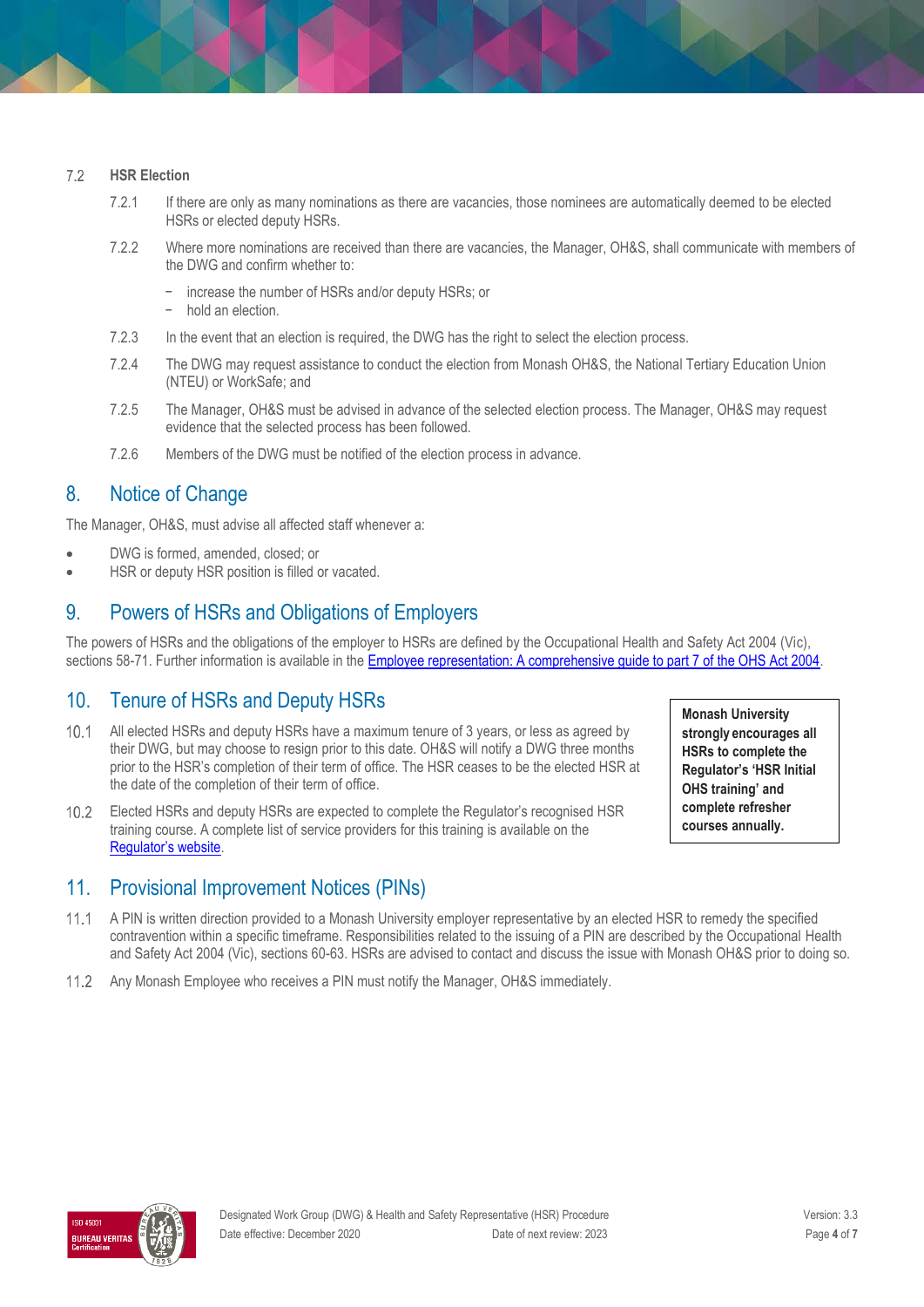

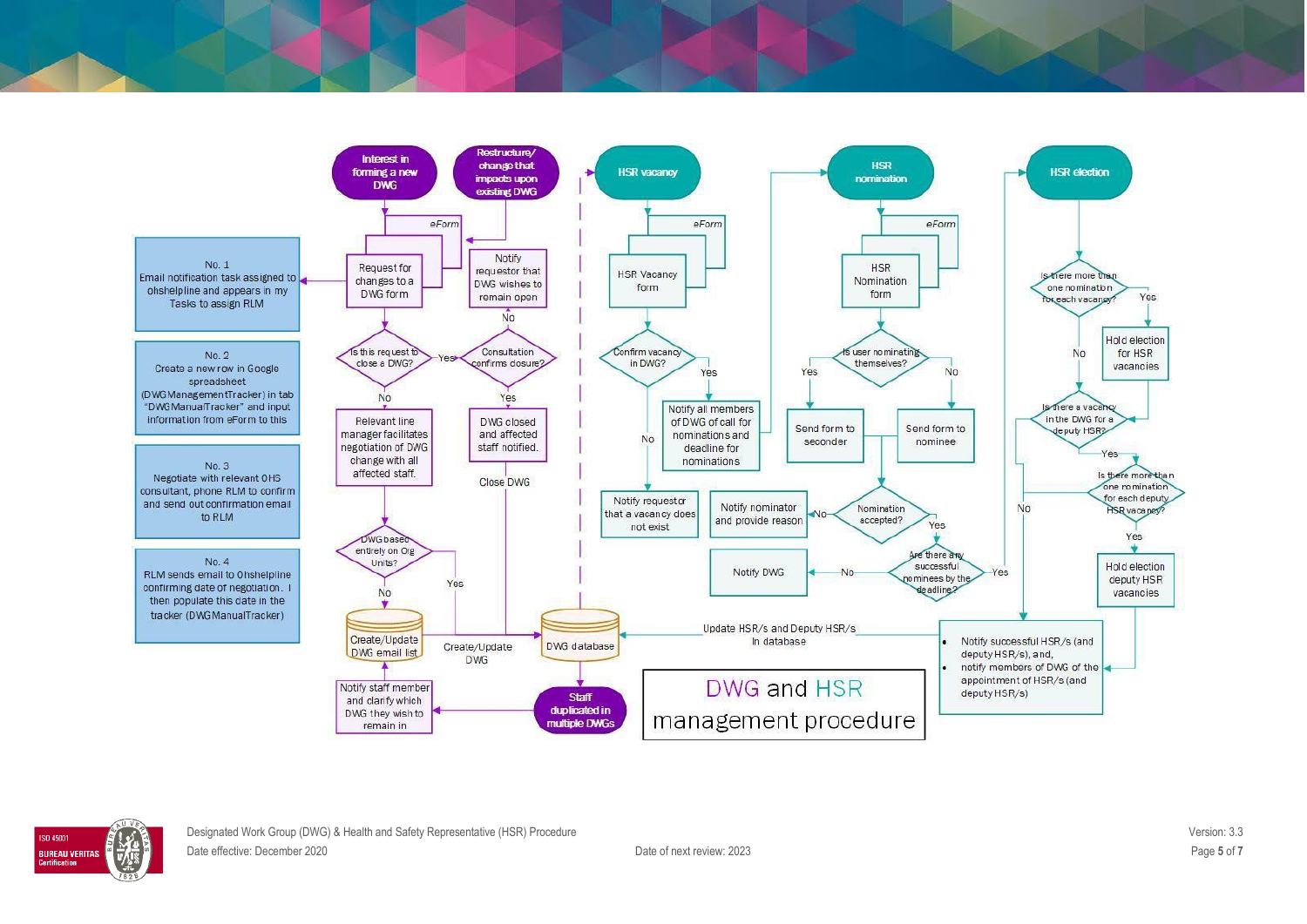### **DEFINITIONS**

| <b>Key word</b>                            | <b>Definition</b>                                                             |  |  |
|--------------------------------------------|-------------------------------------------------------------------------------|--|--|
| <b>Employer</b>                            | <b>Monash University</b>                                                      |  |  |
| <b>Members of a proposed</b><br><b>DWG</b> | Monash University employees who work in the areas covered by the proposed DWG |  |  |
| <b>Parties</b>                             | Existing or proposed members of a DWG                                         |  |  |
| <b>Regulator</b>                           | WorkSafe Victoria                                                             |  |  |

## **GOVERNANCE**

| <b>Parent policy</b>                | <b>OHS&amp;W Policy</b>                                                                                                                             |  |
|-------------------------------------|-----------------------------------------------------------------------------------------------------------------------------------------------------|--|
| <b>Supporting schedules</b>         | N/A                                                                                                                                                 |  |
| <b>Associated procedures</b>        | <b>WorkSafe Victoria documents</b><br>Employee representation: A comprehensive guide to part 7 of the OHS Act 2004<br><b>Designated Work Groups</b> |  |
| Legislation mandating<br>compliance | Occupational Health and Safety Act 2004 (Vic)                                                                                                       |  |
| Category                            | Operational                                                                                                                                         |  |
| Endorsement                         | Monash University OHS Committee<br>17 November 2020                                                                                                 |  |
| Approval                            | Office of the Chief Operating Officer & Senior Vice-President (a delegate of the President & Vice-<br>Chancellor)<br>1 December 2020                |  |
| Procedure owner                     | Manager, OH&S                                                                                                                                       |  |
| Date effective                      | December 2020                                                                                                                                       |  |
| <b>Review date</b>                  | 2023                                                                                                                                                |  |
| <b>Version</b>                      | 3.3                                                                                                                                                 |  |
| <b>Content enquiries</b>            | ohshelpline@monash.edu                                                                                                                              |  |

### **DOCUMENT HISTORY**

| <b>Version</b> | Date Approved         | <b>Changes made to document</b>                                                                                                                                                                                                                                      |
|----------------|-----------------------|----------------------------------------------------------------------------------------------------------------------------------------------------------------------------------------------------------------------------------------------------------------------|
|                | March 2018            | Designated Work Group (DWG) & Health and Safety Representative (HSR) Procedure, v1                                                                                                                                                                                   |
|                | September 2018        | 1. Added information on training in section 8.4<br>2. Clarified rights of HSR to inspect DWG's workplace in section 8.1.3<br>3. Clarified process for when agreement cannot be reached during DWG negotiations in<br>section 6.4<br>4. Updated hyperlinks throughout |
|                | June 2019 (withdrawn) | 1. Clarified that members of the DWG can specify the process of voting on candidates for HSR<br>and deputy HSR.<br>2. Included procedural requirements when HSRs choose to issue provisional improvement<br>notices.                                                 |